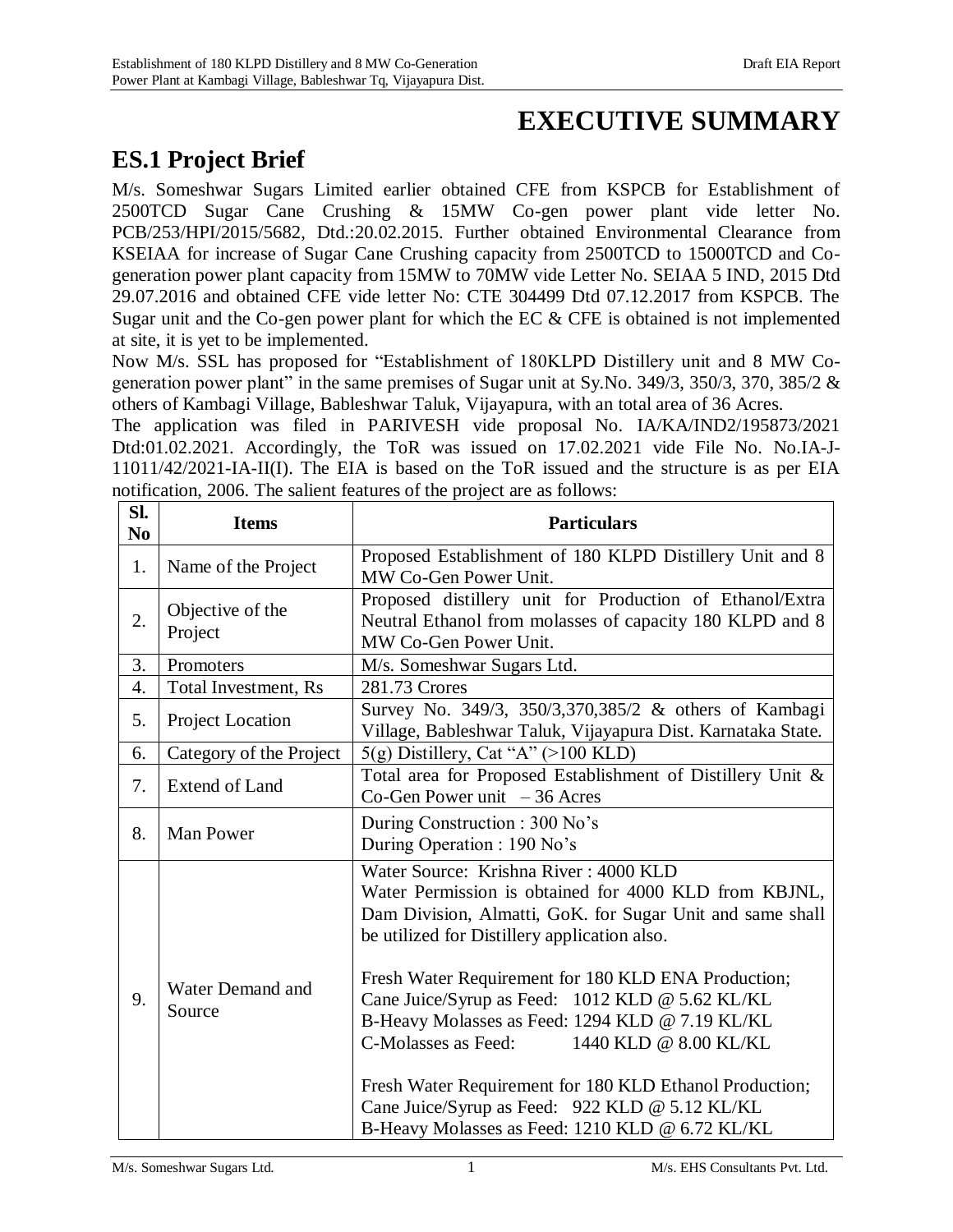|     |                     | 1374 KLD @ 7.63 KL/KL<br>C-Molasses as Feed:             |
|-----|---------------------|----------------------------------------------------------|
|     |                     | Total Power required:                                    |
|     | Power Supply        | During Construction Phase - 500 kWh                      |
|     |                     | Power required for the same will be met using power from |
| 10. |                     | 1250 kVA D.G. Set.                                       |
|     |                     | During Operation Phase – 4030 kWh                        |
|     |                     | Power required will be met from new 8 MW Co-generation   |
|     |                     | Power Plant.                                             |
| 12. | No. of working days | 330 days                                                 |

# **ES.2 Raw Material Requirement and Product Details**

| Sl.<br>N <sub>0</sub> | <b>Raw Material</b>                   | Quantity                            | <b>Transportation</b>                                         | <b>Source</b>                                            | <b>Storage</b>                                         |
|-----------------------|---------------------------------------|-------------------------------------|---------------------------------------------------------------|----------------------------------------------------------|--------------------------------------------------------|
| $\mathbf{1}$          | Cane Juice /<br>Syrup                 | 2700 TPD<br>or 675 TPD<br>@ 60 Brix | Pipeline for<br>Internal/Tankers<br>for shifting<br>from ICPL | Own<br>Production /<br>Shifting from<br><b>ICPL</b> unit | Mild Steel<br>Tanks                                    |
| $\overline{2}$        | <b>B-Heavy</b><br><b>Molasses</b>     | 591 TPD                             | Pipeline for<br>Internal/Tankers<br>for shifting<br>from ICPL | Own<br>Production /<br>Shifting from<br><b>ICPL Unit</b> | <b>Mild Steel</b><br>Tanks                             |
| 3                     | C-Molasses                            | 756TPD                              | Pipeline<br>/Tankers                                          | Own<br>production plus<br>other sugar<br>factories.      | Mild Steel tanks                                       |
|                       | <b>Chemicals / Nutrients</b>          |                                     |                                                               |                                                          |                                                        |
| 3                     | Sulphuric Acid                        | 360 lit                             | Lorry tanker                                                  | Mumbai                                                   | M S Tank with<br>Fume absorbing<br>facility            |
| $\overline{4}$        | <b>DAP</b>                            | 180 Kg                              | Lorry                                                         | Local                                                    | 50 Kg Bags                                             |
| 5                     | Urea                                  | 660 Kg                              | Lorry                                                         | Local                                                    | 50 Kg Bags                                             |
| 6                     | Antifoam<br><b>HCL</b><br>Caustic lye | 360 kg<br>660 kg<br>660 kg          | Lorry<br>Tanker<br>Lorry                                      | Local                                                    | 50 Kg Bags<br>Acid proof MS<br>tank<br>SS Storage tank |
| $\overline{7}$        | Yeast culture<br>/Enzyme              | 330 kg                              | Lorry                                                         | From<br>Manufacturers                                    | 10 kg drum                                             |
|                       | <b>Fuel for Boiler</b>                |                                     |                                                               |                                                          |                                                        |
| 8                     | Bagasse as fuel<br>for Boiler         | <b>501 TPD</b>                      | By Belt<br>Conveyor                                           | In-house                                                 | Storage yard                                           |
| 9                     | <b>Bio Gas</b>                        | 48 TPD                              | Through<br>pipeline from<br><b>Gas Holder</b>                 | In-house                                                 | <b>Gas Holder</b>                                      |
| 10                    | Indian/<br><b>Imported Coal</b>       | 64.80 TPD                           | By Belt<br>Conveyor                                           | From Market                                              | Storage yard                                           |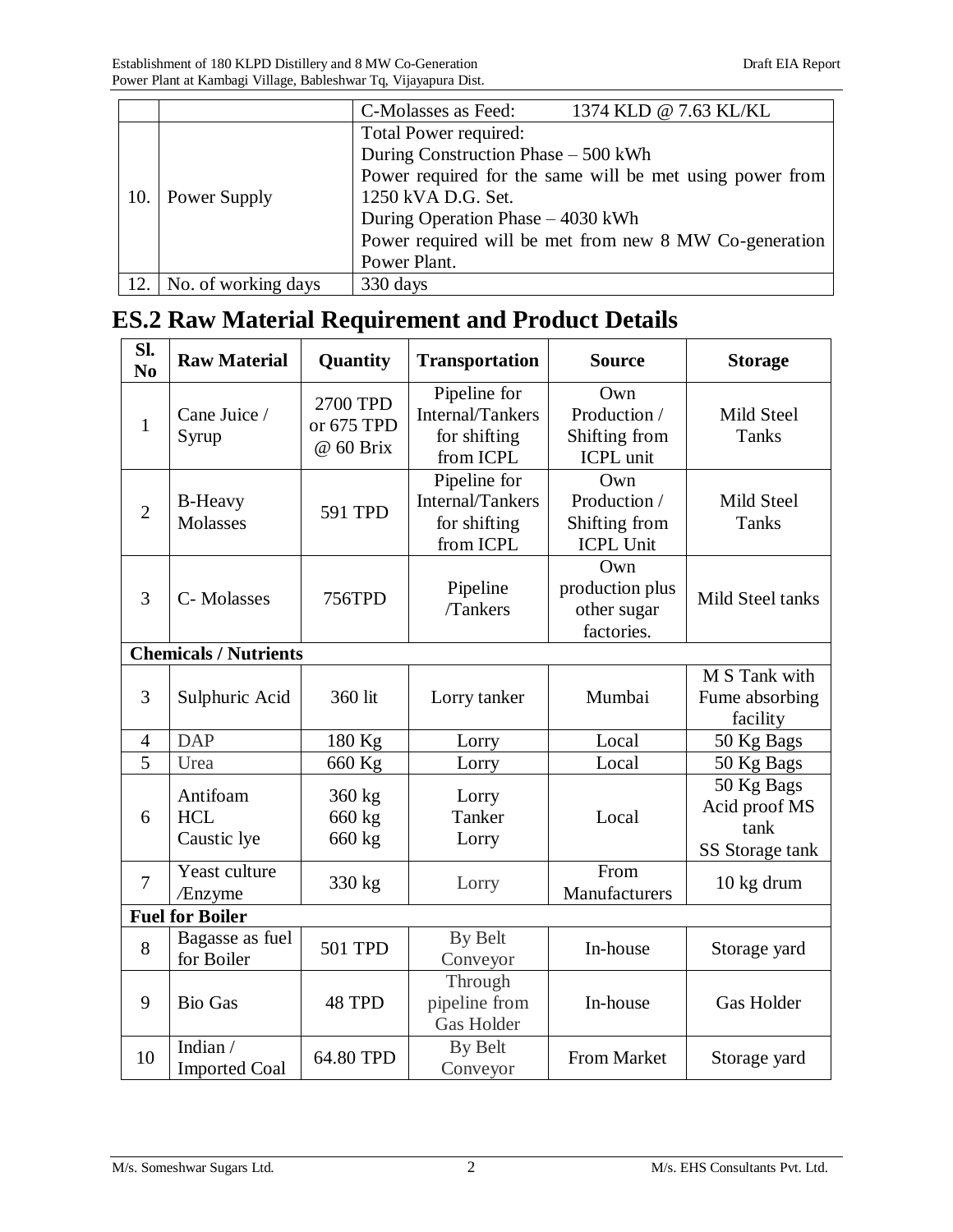#### **Products and By-products**

| Sl.No. | <b>Particulars</b>                                                          |                        | Capacity                       |                                      |  |  |  |
|--------|-----------------------------------------------------------------------------|------------------------|--------------------------------|--------------------------------------|--|--|--|
|        | A. Products                                                                 |                        |                                |                                      |  |  |  |
|        | <b>Rectified Spirit</b>                                                     |                        | 189 KLPD                       |                                      |  |  |  |
| 2      | 180KLPD<br><b>ENA</b>                                                       |                        |                                |                                      |  |  |  |
| 3      | Ethanol                                                                     |                        | 18 KLPD                        |                                      |  |  |  |
| 4      | Power (Co-generation)                                                       | 8 MW                   |                                |                                      |  |  |  |
|        | <b>B.</b> By-products                                                       |                        |                                |                                      |  |  |  |
| 5      | Spent wash powder or Potash derived<br>from spent wash drying as By-product | Cane Syrup<br>14.4 TPD | $BH -$<br>Molasses<br>69.6 TPD | $\mathcal{C}$<br>Molasses<br>117 TPD |  |  |  |
| 6      | CO <sub>2</sub>                                                             |                        | 141 TPD                        |                                      |  |  |  |
| $\tau$ | <b>Yeast Sludge</b>                                                         |                        | <b>5.4 TPD</b>                 |                                      |  |  |  |
| 8      | Fly ash                                                                     |                        | 18 MT/Day                      |                                      |  |  |  |
| 9      | Bottom ash                                                                  |                        | 8 MT/Day                       |                                      |  |  |  |

## **ES.3 Criteria for Site Selection and Resource Requirement**

The proposed site location is ideal because of suitable raw material availability and transportation of raw material is easier since the project site is nearest to SH 55 Road is passing adjacent to the proposed project site, Hence good accessibility. There are no National Parks/Tiger Reserves/Elephant corridors within 10 km radius of the project site.

| Sl.No. | <b>Particulars</b> | <b>Details</b>                                                 |
|--------|--------------------|----------------------------------------------------------------|
| 1.     | Land (Acre)        | Total area for Proposed Establishment of Distillery Unit & Co- |
|        |                    | Gen Power unit is 36 Acres                                     |
|        |                    | <b>Total Power required:</b>                                   |
|        |                    | During Construction Phase - 500 kWh                            |
|        |                    | Power required for the same will be met using 1250 kVA D.G.    |
|        |                    | Set.                                                           |
| 2.     | Power              | During Operation Phase – 4030 kWh                              |
|        |                    | Power required will be met from new 8 MW Co-generation         |
|        |                    | <b>Power Plant</b>                                             |
|        |                    |                                                                |
|        |                    | Backup power $-1250$ KVA DG set will be installed as backup    |
|        |                    | for power failure                                              |
| 3.     | <b>Boiler</b>      | 1 No Boiler of capacity 60 TPH                                 |
| 4.     | Electrostatic      | <b>Electro Static Precipitator</b>                             |
|        | Precipitator       | 1 No of 75 mtrs height chimney                                 |
|        | DG Set as backup   | 1 x 1250 KVA capacity DG set with stack as per KSPCB           |
| 5.     | power              | norms.                                                         |

### **ES.4 Process Description**

The process envisages use of own Cane Juice, B-Heavy Molasses and C- Molasses for manufacture of ethanol The brief manufacturing process for project component are given below;

- Cane Crushing and Molasses Availability
- Feed preparations
- Yeast Propagation and Fermentation.
- Multi-pressure Distillation with integrated spent wash evaporator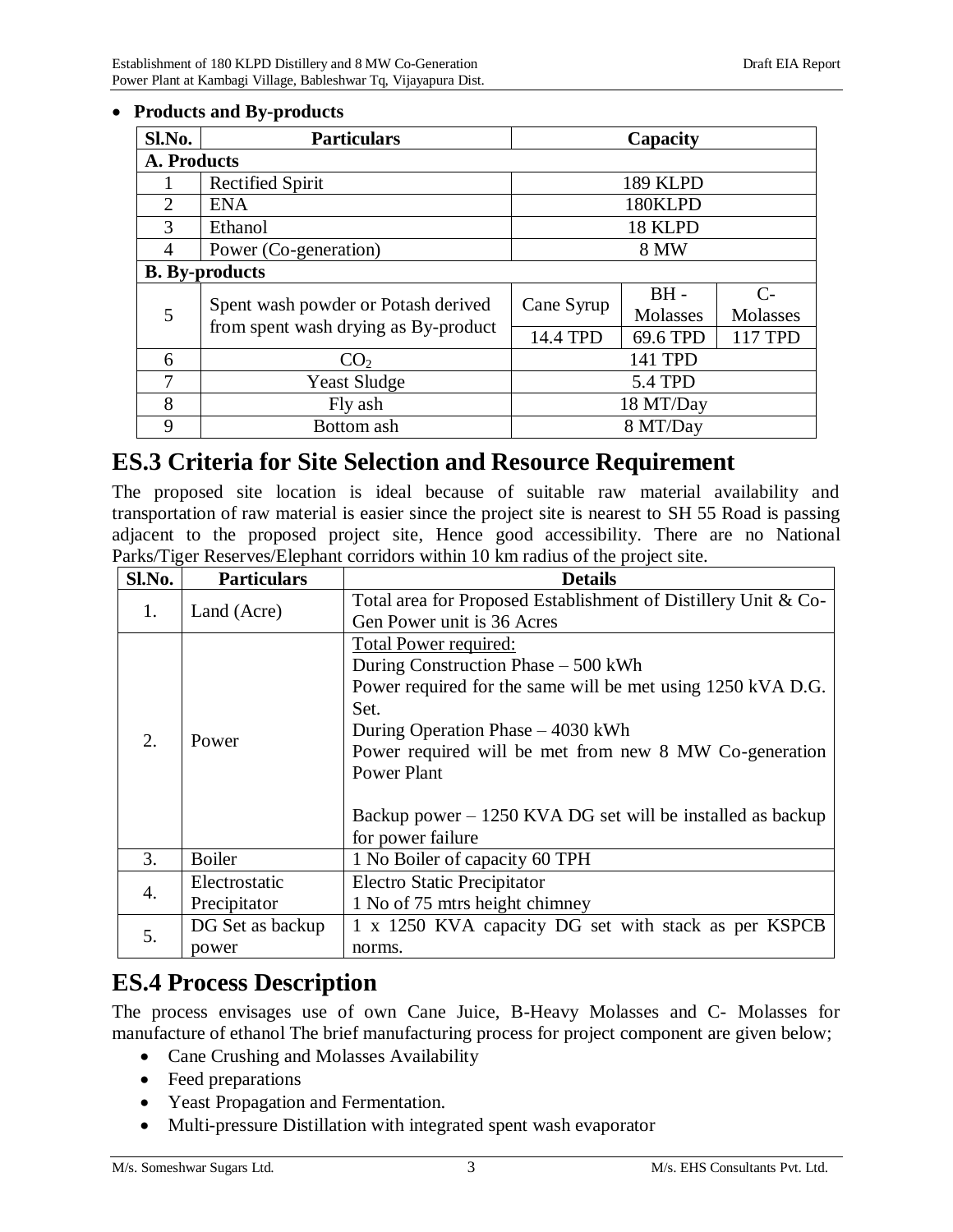- Stillage processing
- Molecular sieve dehydration for Fuel Alcohol.
- Potash derived from spent wash drying.
- Bio-Methanation

The detailed manufacturing process is explained in process flow chart for RS/Ethanol/ENA Production and Power Generation is given below;



Fig 2.9 Process Flow diagram of Distillery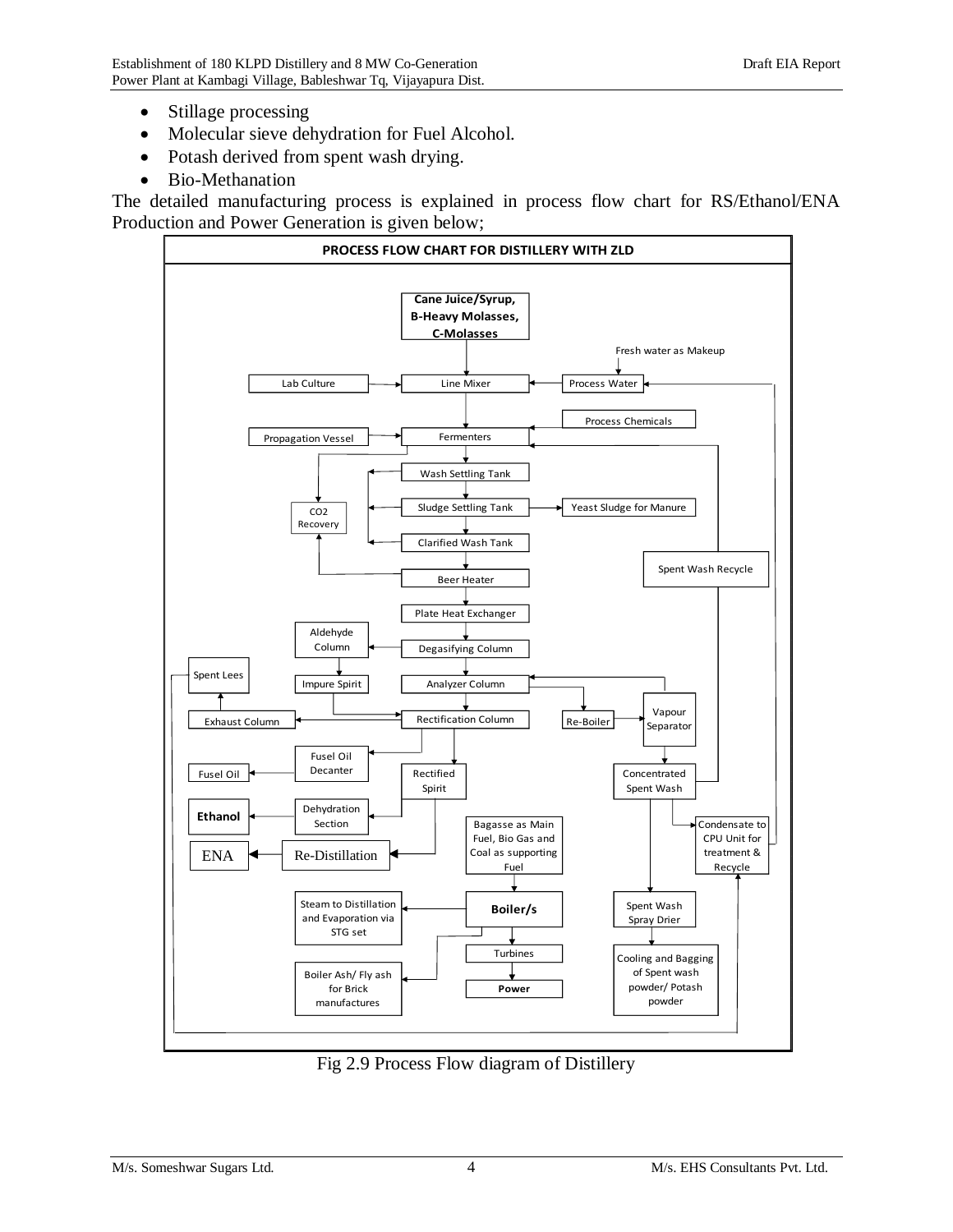## **ES.5 Present Status of Environment**

In order to access the baseline environment of the project site, monitoring of various environmental attributes were conducted by EHSCPL during March 2021 to May 2021. In addition to the baseline monitoring, field inspection of study area within 10 K radius, collection of secondary data and discussion with neighbourhood public, officials were done by the study team.

Land Use: In the study area of 10 Km radius majority of the project buffer area is cropland occupying an area of 15542 ha (49.45%) followed by Fallow land of an area of 12664 ha (40.30%), Scrub land spread over 1326 ha (4.22%), Built up area of 529 ha (1.678%). Plantation is another category which occupies 756 ha (2.41%) of the buffer area followed by Water body with an area of 611ha (1.94%).

**Meteorology:** Meteorological monitoring was carried out at project site during March 2021 to May 2021. The mean temperature during the year ranges from 17<sup> $0$ </sup>C to 36<sup>0</sup>C. The total rainfall in 2020 was 521.9 mm.

**Air Environment:** Ambient air quality monitoring was carried out at 8 locations including two downwind and one upwind direction. The AAQM results for  $PM_{10}$  (61.73 to 69.90  $\mu$ g/m<sup>3</sup>),  $PM_{2.5}$ (16.65 to 25.28  $\mu$ g/m<sup>3</sup>), SO<sub>2</sub> (6.08 to 9.50  $\mu$ g/m<sup>3</sup>), NO<sub>2</sub> (13.90  $\mu$ g/m<sup>3</sup> to 19.41  $\mu$ g/m<sup>3</sup>) and CO  $(0.60 \text{ mg/m}^3$  to  $0.96 \text{ mg/m}^3)$  were well within the standards stipulated by NAAQ standards, 2009. Lead & Nickel are found in trace quantities in the study area. The rest of the parameter as per NAAQ, 2009 and Hg were found to be below detectable limit. AQI of the study area was calculated and found to be good for all the parameters.

**Noise Levels:** The ambient noise level monitoring was conducted at 8 locations in and around the project site. The noise levels were in the range of 46.04 to 53.7 dB(A) during day time and 36.40 to 48.91 dB(A) during night time. The results of noise levels during day and night were found to be within CPCB standards.

**Surface Water Quality:** Surface Water sampling & analysis is carried out at 4 locations in the study area. Analysis reports reveals that, the surface water quality in the study area are of Good (SW-2), very Poor quality (SW-1) and Unable for Drinking (SW-3  $\&$  SW-4).

**Ground Water Quality:** Ground water (Bore well) samples were collected at 8 locations and analysed to know the baseline water environment. The pH ranges from 7.07 (GW-4) to 7.46 (GW-2), TDS & Total Hardness range from 370 mg/L (GW-1) to 1256 mg/L (GW-3), EC 652 μs/cm (GW-1) to 1844 μs/cm (GW-3) The Potassium ranges from 4.2 mg/L (GW-1) to 9.6 mg/L (GW-3), Calcium 28.8 mg/L (GW-1) to 131.2 mg/L (GW-3), Magnesium 13.6 mg/L (GW-1) to 61.23 mg/L (GW-3). Fluoride concentrations were found in the range of 0.21 mg/L (GW-8) to 0.61 mg/L (GW-3, Arsenic, Cadmium, Hexavalent chromium & Mercury were not detected. Trace amount of lead were detected. All the values were found to be within the standards (IS 10500:12 second Revision).

**Geology:** The Study area and its environs comprise Basaltic flows of Deccan Traps , Upper cretaceous to lower Eocene period.

**Hydrogeology:** Drainage pattern is observed to be concordant mainly sub-dendritic to sub parallel. Drainage is dense. All the stream courses flow from higher reaches to lower levels following topography. Hire Halla and dry tanks have been observed in buffer zone The depth to water level varied between 24.0 to 56.0 m over the core and buffer zone The annual water level fluctuation is reported to be varying between 2.0 to 4.0 m in the study area.

**Biological Environment:** The project area is predominantly surrounded by agricultural lands in all direction throughout the 10 km radius. Therefore, to understand the ecological status of the study area, the entire study area is divided into four quartiles i.e., NW, NE, SE and SW.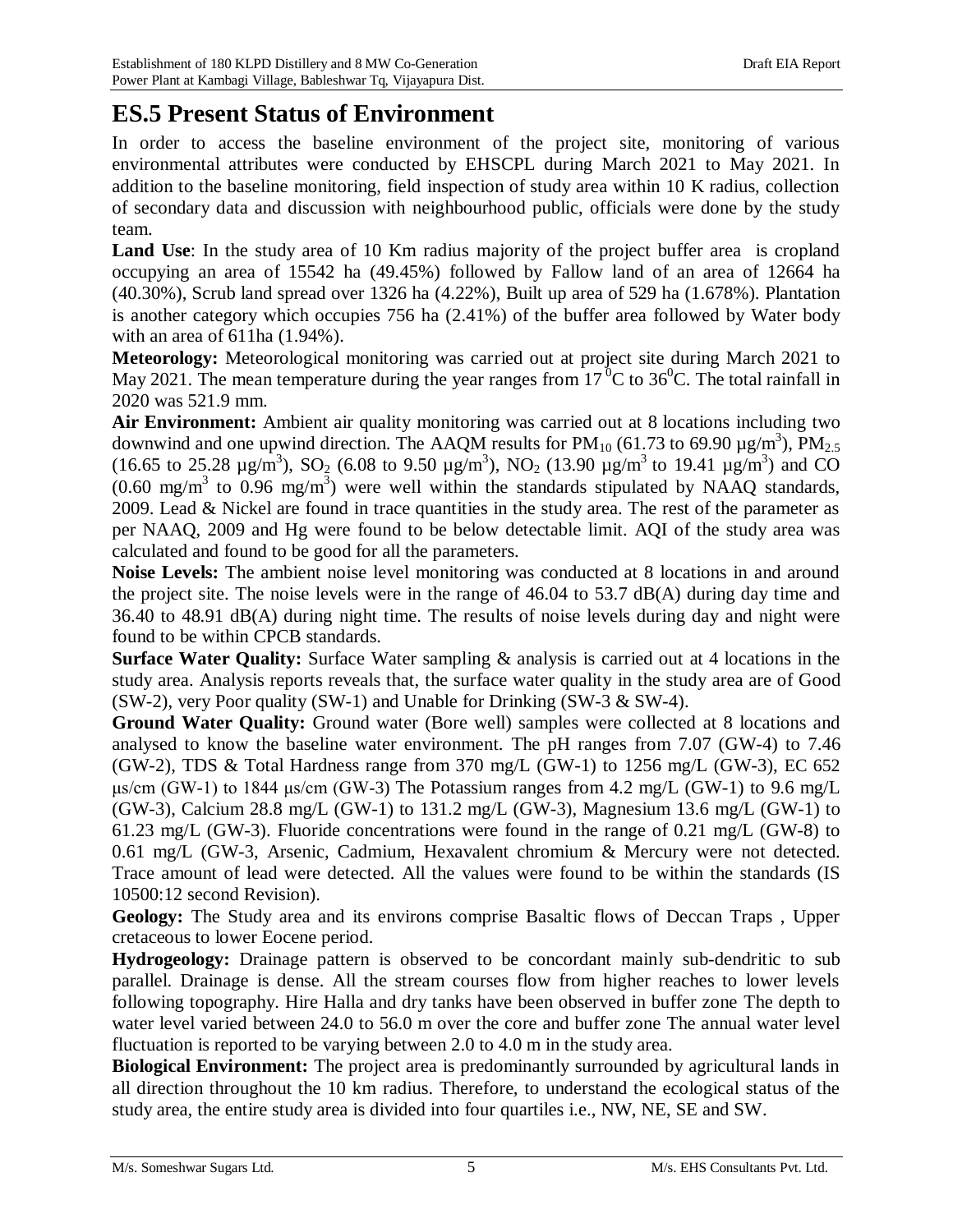The project site consists of 4 species  $(n=8)$  and all the trees will be retained and hence there will be no removal of trees. *Prosopis juliflora* (Sw.) DC and *Vachellia nilotica* (Brenan) Kyal. & Boatwr are some of the common species recorded in the project site and study area. There is no protected area and wildlife corridor near the project site. A vide variant birds and butterfly species are recorded in the project site and study and butterflies are absent in the project site. Indian peafowl was recorded in the project site and Black Kite & Black-shouldered kite recorded in study area falls under schedule I as per the Wildlife (Protection) Act, 1972. River tern recorded in project site belongs to Vulnerable and in study area the recorded species such as yellow throated Bulbul belongs to Vulnerable and Black-headed Ibis, Painted Stork and Whitenecked stork belongs to Near Threatened as per the IUCN conservation status, 2021.

**Socio Economic Studies:** Socio-economic survey was conducted through field survey which was carried out in 6 sample villages containing a total of about 62 households. The potential respondents in the sample households were contacted personally by the field investigators who explain the purpose of the visit and seek their participation by sharing relevant information impartially within 10 km radius and the perceptions of the respondents in surrounding areas are summarized as follows:

- Industrial growth in the region has significantly supported the sustainable livelihoods in the area especially for skilled and semi-skilled persons.
- Development of the secondary sector in the area has positively contributed to induced development leading to creation of multiplier self and wage employment opportunities.
- It would help further strengthen infrastructure development in the area.
- It may aggravate air pollution through release of obnoxious gases and odors

## **ES.6 Anticipated Environmental Impacts and Mitigation Measures**

### **ES.6.1 Land Environment**

### **During Construction Phase**

Deposition of dust on trees/vegetation/crops around the industry is anticipated due to the emission of particulate matter during construction phase. This may affect the photosynthetic activity and the rate of transpiration of the species located up to 4 Km radius from the project site. Reduction in tree species having capacity to absorb air pollution and reduces carbon sequestration capacity

Water sprinkling 2 to 3 times per day in the construction area and providing temporary barricades to reduce the dust deposition on crops and trees. The loss vegetation during construction phase is temporary and 33% of industrial area will be brought under greenbelt development.

### **During Operation Phase**

Discharge of untreated condensate from the industry on the land will leads to formation of organic acids during decomposition and thereby causing immobilization of plant nutrients, death of many soil organisms in the soil can lead to change in soil structure. Deposition of fly ash from the exhaust stacks on the surrounding agricultural lands will leads to reduction of transpiration and guttation in the plants, decreases in crop yield and deposition of toxic substances present in fly ash on plants. Improper handling of hazardous and non-hazardous wastes generated will creates soil contamination and accidental spillage of chemicals during storage, handling, leakage of pumps and in pipelines within the industrial site will contaminate soil and ground water regime.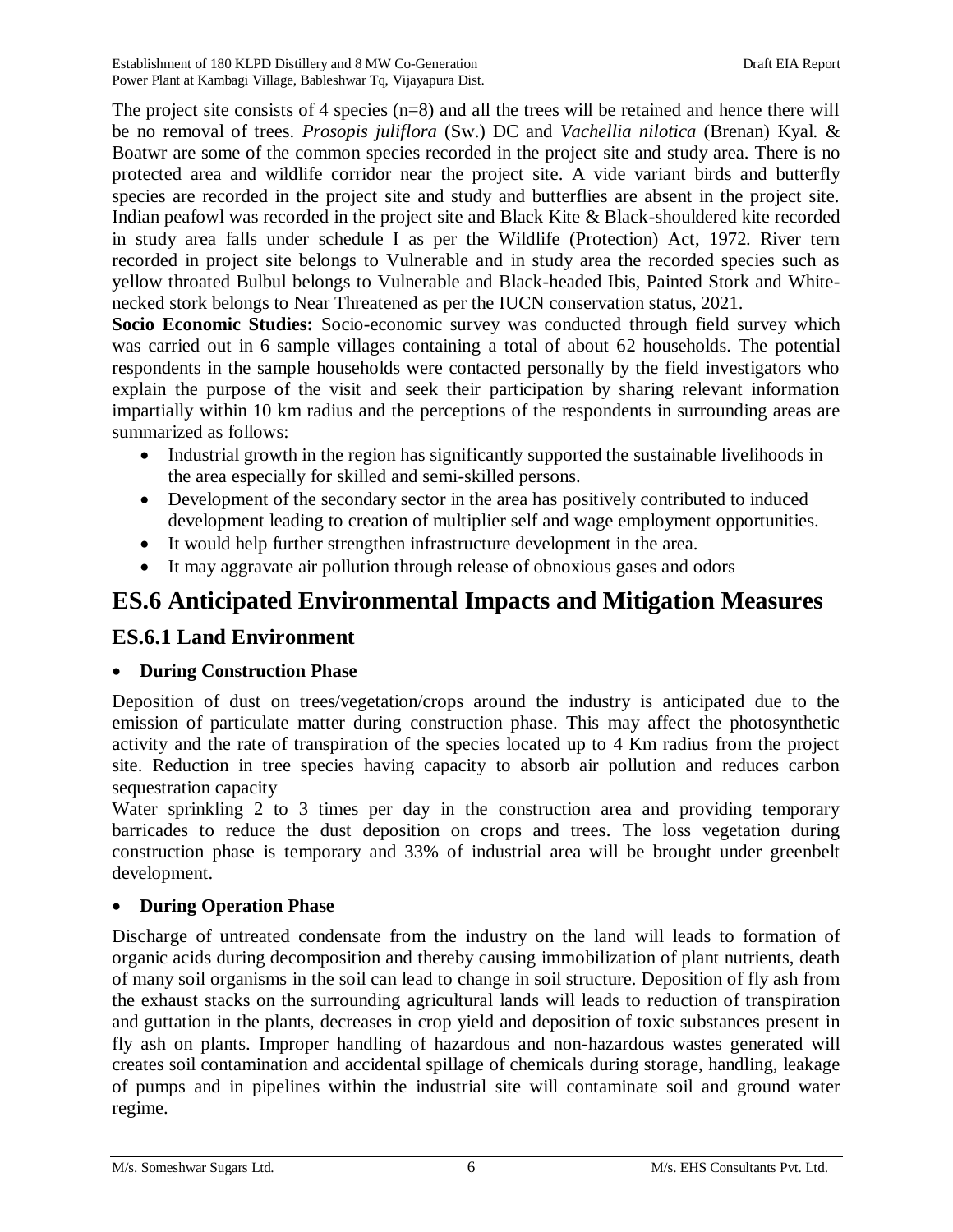Condensate Polishing Unit of 1400 KLD has been proposed to treat the condensate generated from the project activities. Fly ash is generated as a result of combustion will be captured by an electrostatic precipitator (ESP) before the flue gases reach the stack. These ESPs generally have multiple pyramidal hoppers at the bottom, in which the ash is collected by gravity and then is transferred to a storage silo. The yeast sludge and ETP sludge will be reused as manure and Boiler ash will be sold to brick manufacturers the industrial premises will be made impervious.

### **ES.6.2 Solid and Hazardous Waste Generation**

#### **During Construction Phase**

The major solid waste generated during construction phase will be construction/concrete debris. Some metal waste, oil and grease from construction machines. Improper disposal of the hazardous waste such as solvents, paints, used oil from DG sets will lead to create soil and ground water pollution. The generated soil waste during construction phase will be stored separately and it will be reused for green belt development purpose. The generated domestic solid waste will be segregated in to organic and inorganic wastes and handed over to nearby municipality.

#### **During Operation Phase**

The solid wastes such as Fly ash, Sludge from ETP, Press mud are the solid wastes generated from the Sugar and co-generation operations. Improper handling of used oil will also affect the soil and ground water.

The generated domestic solid waste is segregated as organic and inorganic wastes, then it is handed over to local municipal. Used Oil and used cotton waste will be handed over to KSPCB authorized recyclers.

### **ES.6.3 Air Environment**

#### **During Construction Phase**

The sources of air pollution will be fugitive emissions from transportation activity. Particulate matter would be the predominant pollutant affecting their quality during the construction phase. Dust will be generated mainly during excavation, back filling and hauling operations along with transportation activities and impacts is short term.

The vehicles used for transportation of construction material will be certified valid PUC. Temporary sheds will be developed in order to store the construction material inside the project premises. The machinery used for construction purpose will be properly maintained and serviced.

#### **During Operational Phase**

The sources of air pollution are from 60 TPH Boiler and 1 x 1250 KVA DG Set. The fugitive emissions will exhaust from loading / unloading of bagasse and coal, transportation of raw materials and from fly ash storage area. Regular water sprinkling on all exposed surfaces to suppress dust, erecting the high walls to act as wind shield during storage of raw materials. Cleaning the return belts in the conveyor belt systems to remove loose dust. The speed limit of 30 km/hr will be maintained for Vehicles within the premise. Implementation of correct loading and unloading practices. Materials shall be transported in securely covered trucks to reduce dust emission. The height stack of 75 m from AGL will be provided for 1 x 60 TPH Boiler and 32 mtrs height stack is provided for DG set as per KSPCB Norms. The Boiler will be connected to ESP to mitigate the pollution with the efficiency of 99.8%.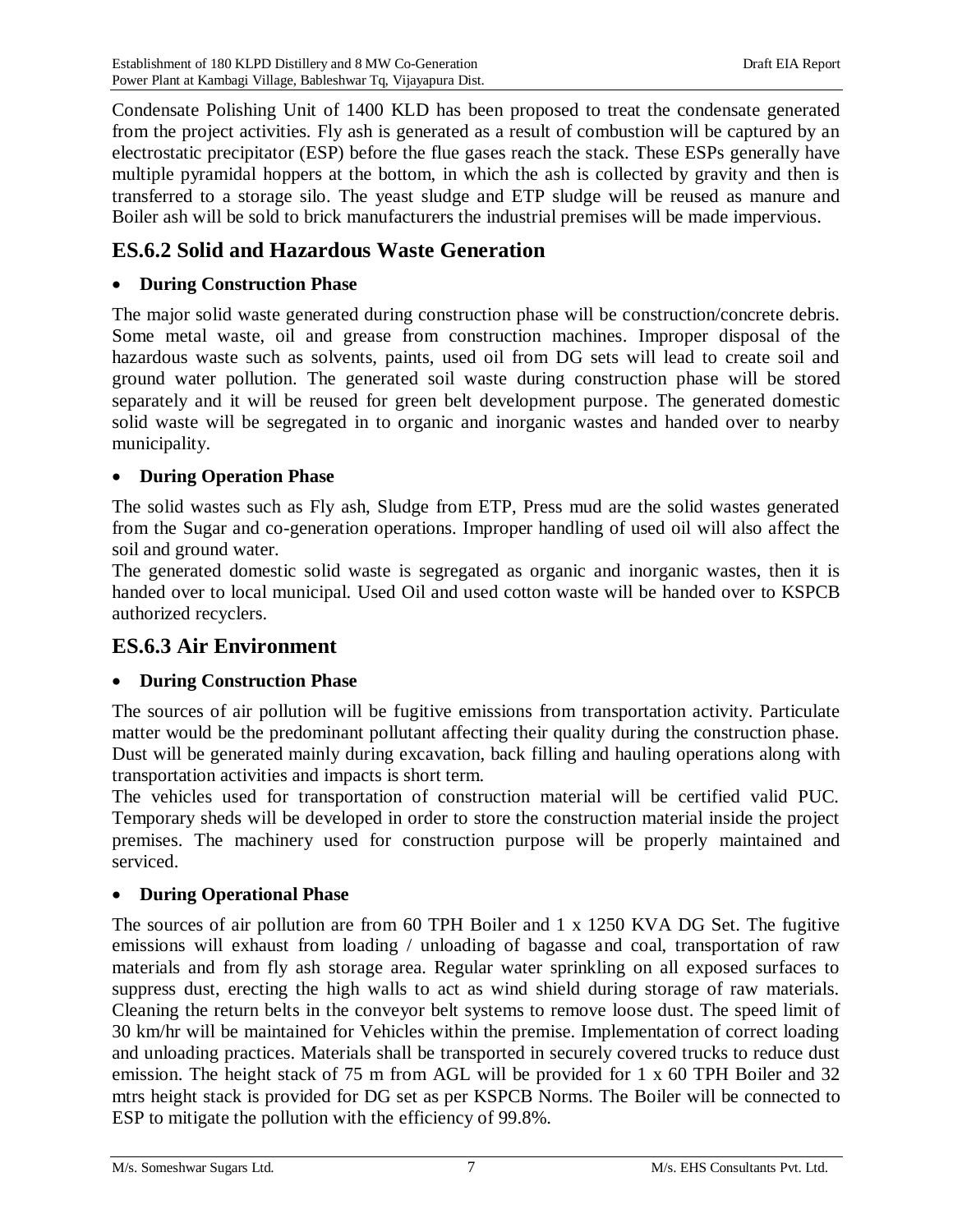### **ES.6.4 Noise Environment**

#### **During Construction Phase**

The source of noise during construction period will be due to movement of construction vehicles, noise from construction equipment like dozer, scrapers, concrete mixers, cranes, Pumps, compressors, and use of DG sets. Operation of these machineries will generate the noise level in the range of 78 -85 dB (A) near the source. Chronic exposure to high noise will lead to varying degree of damage to human hearing system, Sleep deprivation, annoyance, stress, poor concentration, mental fatigue and headache. The noise control measures during construction phase includes selection of low noise generating equipment's, provisions of caps for the equipment and regular maintenance of the equipment's.

The workers exposed to the high noise area will be provided with PPEs like ear muff/ plugs to the workers. The high noise zones at site will be demarcated and provided with enclosures & barriers also, those activities will be restricted only for day. Where ever possible, equipment will be provided with silencers and mufflers. Overall, the impact of increase in noise on the environment would be insignificant, as it will be localized and mainly confined to the day hours.

#### **During Operational Phase**

Primarily noise will be generated from equipment's such as Boiler Steam turbine, DG sets and process operations. Exposure to high noise causes varying degree of damage to human hearing system which is initially reversible. Sleep deprivation, annoyance, stress, poor concentration, mental fatigue and headache are few of the other effects which are caused due to prolonged exposure to high level noise.

The levels of outdoor Noise, whether they are intrusive or the normal background environment, vary extensively at distances greater than about a hundred meters from the source. This variation is caused by changes in weather conditions and by topographical features such as ground cover, hills and other obstacles between the source and the receiver.

### **ES.6.5 Hydrology & Geology**

The formation of pits, excavation of top soil and weathered portion for formation of pits for foundation. Collapse of top soil and weathered portion and fly rock due to blasting anticipated. To harness the storm water, harvesting structures are suggested within the Project area to augment the declining water levels. The water source for the project is Krishna River hence no ground water drawl.

The collapse can be avoided by formation of benches of 1.5 m to 3.0 m height for working conveniently and making access to sub surface level for excavation. Percolation pits at 20 places shall be constructed with dimensions 6 m X 5 m X 2 m depth all along the periphery of the proposed site to recharge the aquifer as part of social responsibility. Provision of earplugs and goggles to workmen is suggested.

### **ES. 6.6 Water environment**

**During Construction Phase**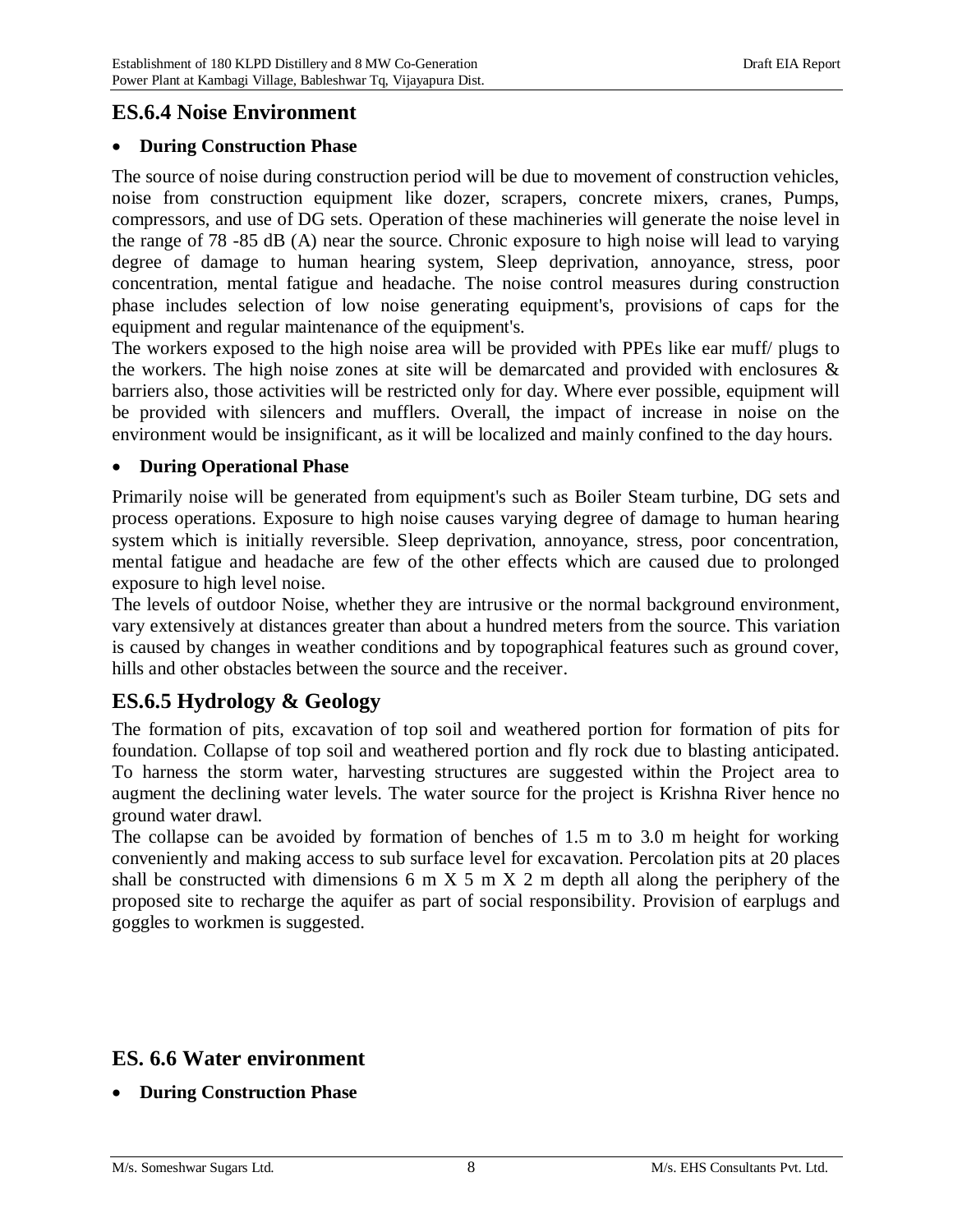Impact on water quality during construction phase will be mainly due to sewage generated from the labour camps for construction workers. Oil spillages from vehicle and machines like DG sets used during construction phase contaminate the surface water. Stagnated water in construction premises attracts mosquitoes/flies and its anticipated impacts on workers health.

Labour camps and the surrounding area will be maintained clean  $\&$  by providing proper drainage system, the generated sewage will be treated in mobile STP from labour camps. Used oil from DG sets & oil soaked cotton waste will be stored in a leak proof barrel & handed over to KSPCB authorized vendors. Solid waste which is nothing but domestic garbage, it will be segregated in to organic & in-organic solid waste and handed over to local municipality.

#### **During Operational Phase**

Improper Storage of spent wash will contaminate ground water, as the molasses spent wash has the very high levels organic contents which will create high pollution. Effluent from the distillery if not treated and disposed properly, will contaminate both the surface and ground water. The unscientific treatment and disposal of generated sewage from industry workers (190 no's) will lead to sub-surface soil pollution and contaminate ground water due to infiltration.

Distillery effluent such as condensate, spent lees and other waste water from processing will be treated in Condensate polishing unit (CPU capacity 1400 KLD) & reused for process. Effluent generated from Sugar Plant will be treated in Sugar industry Effluent Treatment Plant (ETP of capacity 1800 KLD) and reused for greenbelt development. Generated Sewage will be treated in sewage treatment plant of capacity 10 KLD (SBR Technology).

#### **ES. 6.7 Biological Environment**

#### **During Construction Phase**

A total Number of 4 trees species (n=8) belonging to 2 families were found in Project site. The proposed project site is barren land hence no changes in the ecosystem. Due to construction activities may have changes in micro climate conditions of the area birds, small sized mammals and reptiles will be disturbed in their natural activity and moment due to production of noise, air pollution and water pollution from the proposed construction activities The trucks carrying construction and raw material will be covered in order to prevent the fugitive emissions/dust emissions due to material handling.

#### **During Operational Phase**

Improper disposal of the Solid waste and Hazardous waste which affects the plants growth due to unavailable of nutrients in the top layer (soil erosion) and also leads to death of soil micro organisms. Chances of Forest Fire and loss of habitat due to risks and hazards of the industry since the RF are adjacent to the project site.

The acoustic enclosures will be provided to DG set and smooth vehicular movement will be adopted to reduce noise levels. Proper management of solid and hazardous waste, waste water will treated by installing Zero liquid discharge, hence there is no industrial waste disposal on land or to nearby water bodies.

### **ES. 6.8 Socio Economic Environment**

**During Construction Phase**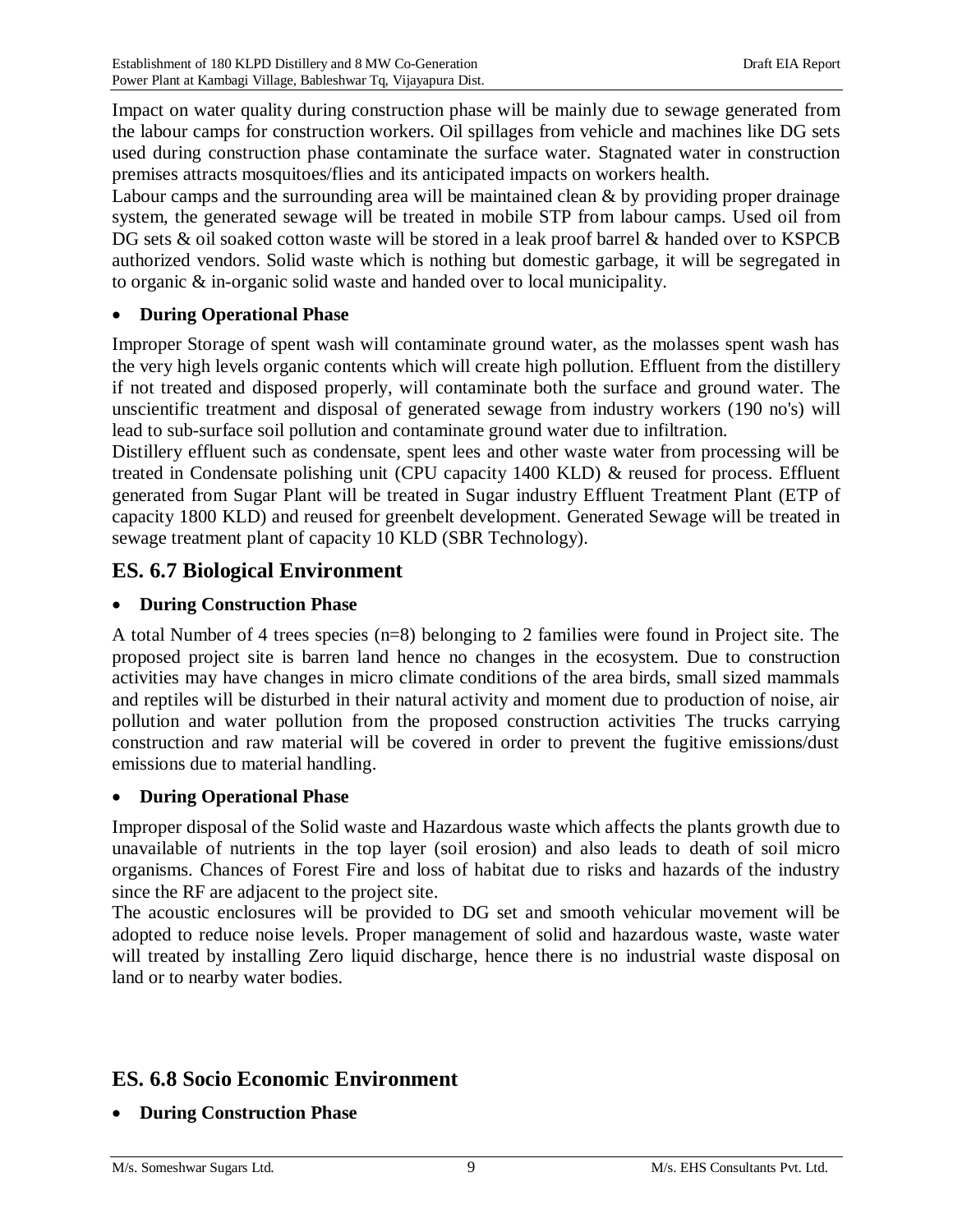There is no impact on natural resources sustainability, land, human settlement, livelihoods, and economic development. During the construction phase, around 300 construction laborers will get direct employment (non-technical) opportunities. Local villagers will get an employment for all recruitments of non-technical (Temporary /Permanent).

#### **During Operational Phase**

During the operational phase a total of 190 personal will get job opportunities in skilled, semiskilled and unskilled works. Sufficient stack height will be provided and regular monitoring will be carried out to know about air emissions. Installing appropriate equipment to check air pollution Conducting Entrepreneurship Development Camps to nurture entrepreneurial talents among the local youth.

## **ES.7 Environment Monitoring Programme**

The environmental monitoring programme will be strictly implemented during construction and operational phases which will cost Rs19060/month during construction phase (Rs. 2,28,720/12 Months) and Rs. 28940/ month during operational phase (Rs.3,47,280/12 Months). Six monthly compliance reports for the EC conditions will be submitted to RO, MoEF & CC, Bengaluru. Further, the monthly Environmental Monitoring reports will be submitted to Regional office, KSPCB, Vijayapura and the Environment Statement will be submitted every year to Regional office, KSPCB, Bagalkot.

## **ES.8 Project Benefits**

- $\bullet$  M/s. Someshwar Sugars Limited creates job opportunities for skilled, semi-skilled & unskilled workers from the nearby villages for the proposed Distillery project which improves socio-economic status of the people of the surroundings
- The management will support to the local administration and provide other form of assistance for the development of public amenities viz., water distribution, building of school rooms, health centers, Education programme, Health camps, Agricultural programmes & sponsorships to meritorious students
- Green belt will be developed within the proposed distillery plant premises, on either side of roads, on the plant boundary covering a total area of about 12 acres (33.33 % of total area of 36 acres).
- The socio-economic status of the local people will further improve, there by infrastructure facilities like roads, communication systems etc., will improve.
- The land rates in the area will improve in the nearby areas due to the implementation of the project. This will help in overall improvement of healthcare facilities, educational facilities, infrastructure facilities & socio-economic status of the people in the surrounding area.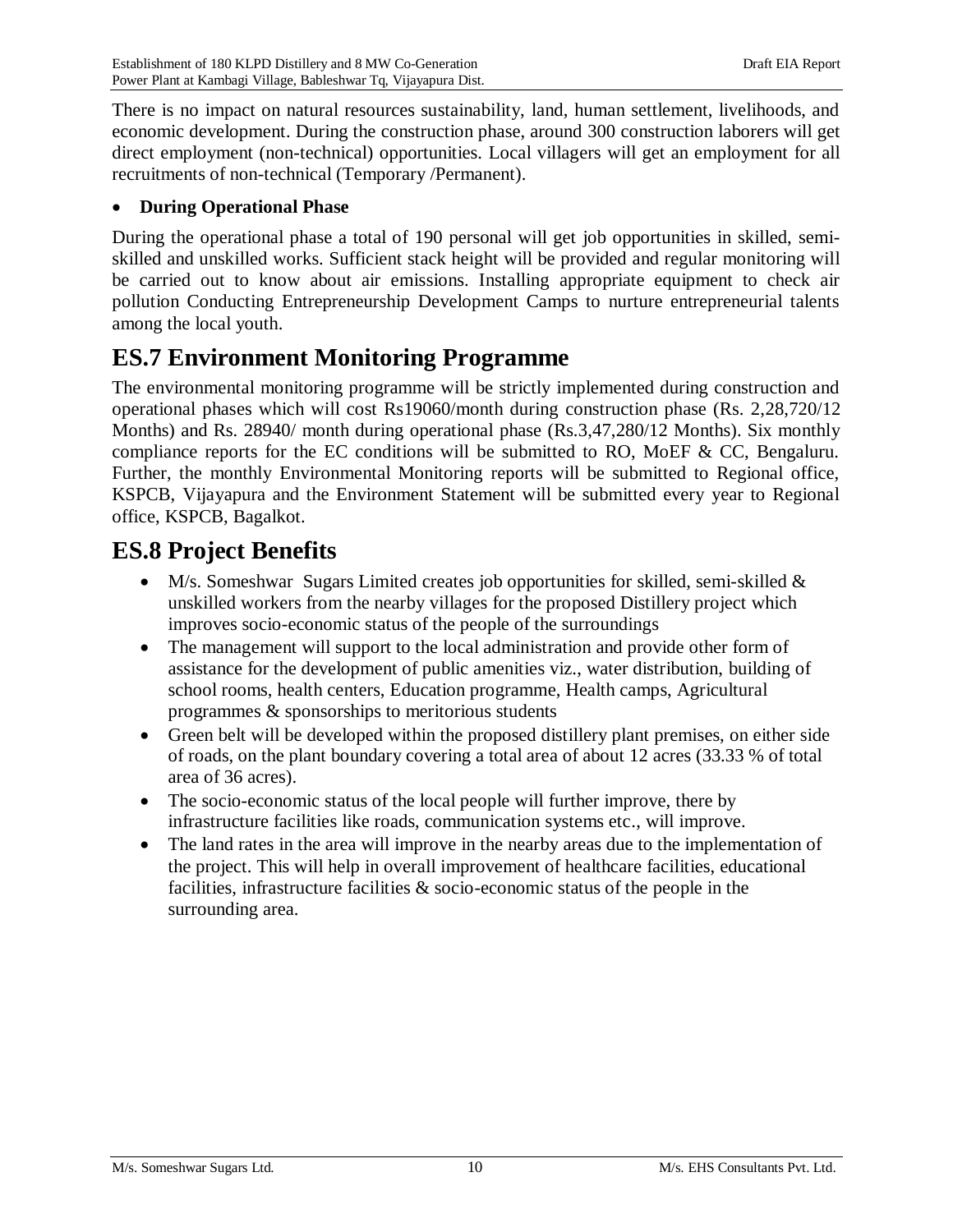## **ES.9 Environment Management Plan**

The EMP consists summery of impacts, mitigation measures, allocation of recourse, responsibility and timeframe for implementation. The EMP for the project is given below, the responsibility of implementation of EMP lies with M/s. SSL

| Sl.<br>N <sub>0</sub> | <b>Environmental</b><br><b>Attributes</b> | <b>Impacts</b>                                                                                                                                                                                                                                   | <b>Mitigation Measures</b>                                                                                                                                                                                                                                                                                                                                                                                                                                                                                                                                          | <b>Time Frame</b>               |
|-----------------------|-------------------------------------------|--------------------------------------------------------------------------------------------------------------------------------------------------------------------------------------------------------------------------------------------------|---------------------------------------------------------------------------------------------------------------------------------------------------------------------------------------------------------------------------------------------------------------------------------------------------------------------------------------------------------------------------------------------------------------------------------------------------------------------------------------------------------------------------------------------------------------------|---------------------------------|
|                       | A. Construction Phase (Capital Cost)      |                                                                                                                                                                                                                                                  |                                                                                                                                                                                                                                                                                                                                                                                                                                                                                                                                                                     |                                 |
| 1.                    | <b>Air Pollution</b>                      | Increase in Particulate<br>matter due to movement<br>of vehicles and use of<br>DG sets for construction<br>activities.                                                                                                                           | Regular water sprinkling will be carried out to<br>$\bullet$<br>suppress the dust.<br>It will be ensured that diesel powered vehicles and<br>$\bullet$<br>construction machinery are properly maintained to<br>minimize the exhaust emissions.<br>The machinery used for construction purpose will<br>$\bullet$<br>be properly maintained and serviced.                                                                                                                                                                                                             | During<br>construction<br>phase |
| 2.                    | Noise Levels                              | Increased<br>noise<br>level<br>affects the health of the<br>workforce & tranquillity<br>of surrounding.                                                                                                                                          | The noise control measures include selection of low<br>$\bullet$<br>noise generating equipment's, provisions of caps for<br>the equipment and regular maintenance of the<br>equipment's<br>The workers exposed to the high noise area will be<br>provided with PPEs like ear muff/ plugs to the<br>workers.<br>The high noise zones at site will be demarcated and<br>$\bullet$<br>provided with enclosures & barriers also, those<br>activities will be restricted only for day.<br>Where ever possible, equipment will be provided<br>with silencers and mufflers | During<br>construction<br>phase |
| 3.                    | Water quality                             | Oil spillage and sewage<br>left<br>logging<br>if<br>will<br>percolate & contaminate<br>ground water. Also it<br>will contaminate surface<br>water through run-off<br>and cause a breeding<br>place for vector borne<br>diseases and cause health | Labour camp and the surrounding area will be<br>$\bullet$<br>maintained clean & tidy by proper drainage system,<br>raw sewage collection tank etc. The DG Sets used<br>as backup power will generate small quantity of<br>used oil & oil soaked cotton waste which will be<br>stored at an identified place, in a leak proof barrel<br>& disposed to KSPCB Authorized vendors as per<br>HWM Rule 2016.<br>Oil interceptors will be used; also vehicles will be                                                                                                      | During<br>Construction<br>phase |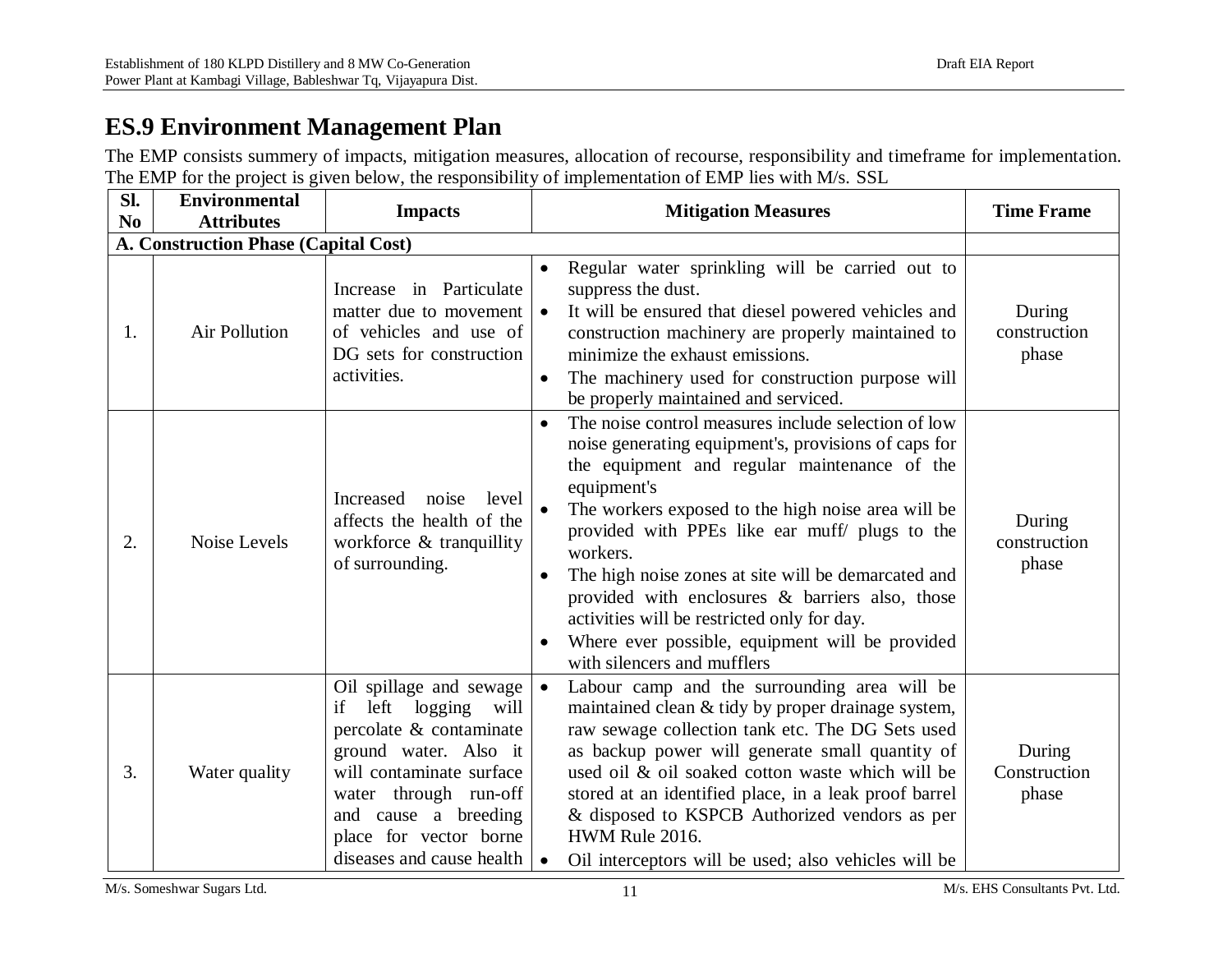| Sl.<br>N <sub>0</sub> | <b>Environmental</b><br><b>Attributes</b> | <b>Impacts</b>                                                                                                                            | <b>Mitigation Measures</b>                                                                                                                                                                                                                                                                                                                                                                                                                                                                                                                                                                                                                                                                                                                                                                                                                                                                                                                                                                             | <b>Time Frame</b>               |
|-----------------------|-------------------------------------------|-------------------------------------------------------------------------------------------------------------------------------------------|--------------------------------------------------------------------------------------------------------------------------------------------------------------------------------------------------------------------------------------------------------------------------------------------------------------------------------------------------------------------------------------------------------------------------------------------------------------------------------------------------------------------------------------------------------------------------------------------------------------------------------------------------------------------------------------------------------------------------------------------------------------------------------------------------------------------------------------------------------------------------------------------------------------------------------------------------------------------------------------------------------|---------------------------------|
|                       |                                           | impacts.                                                                                                                                  | washed at the designated place to control spillage at<br>the site and accidental spillages to be cleaned up<br>promptly.<br>By segregating the construction<br>area<br>and<br>$\bullet$<br>construction of concrete drains for storm water,<br>contamination will be prevented.<br>The generated sewage from labour camps will be<br>treated in mobile STP.                                                                                                                                                                                                                                                                                                                                                                                                                                                                                                                                                                                                                                            |                                 |
| 4.                    | Soil                                      | Temporary displacement<br>of<br>soil<br>may<br>be<br>envisaged.                                                                           | Excavated earth shall be stored separately and fully<br>$\bullet$<br>utilized for green belt development. Garland drains<br>shall be constructed to arrest the surface run off and<br>soil erosion. The drains shall be frequently desilted<br>for free flow of water.<br>sprinkling<br>Water<br>through<br>sprinklers/tankers<br>$\bullet$<br>(Suggested time period: 2 - 3 times/day)<br>All road drainage structures (ditches, out sloping,<br>culverts, water bars, dips, etc.) will be in place as<br>soon as possible during the construction of the<br>road. Surface water drainage will be provided for<br>sites associated with road construction such as<br>waste areas, borrow areas and rock pits. All<br>drainage water will be filtered through natural<br>vegetation before it enters streams.<br>Soil binding and fast growing vegetation grass<br>$\bullet$<br>would be grown around the construction site before<br>commencement of construction activity to reduce<br>soil erosion; | During<br>construction<br>phase |
| 5.                    | Ecology and<br>Biodiversity               | Slight impact on EB due<br>to construction activity,<br>displacement of habitat,<br>cutting<br>tree<br><b>or</b><br>transplantation etc., | • Green belt development is scientifically planned to<br>compensate the impact on EB.<br>• Native species of trees will be proposed to be<br>planted all along the periphery.                                                                                                                                                                                                                                                                                                                                                                                                                                                                                                                                                                                                                                                                                                                                                                                                                          | During<br>construction<br>phase |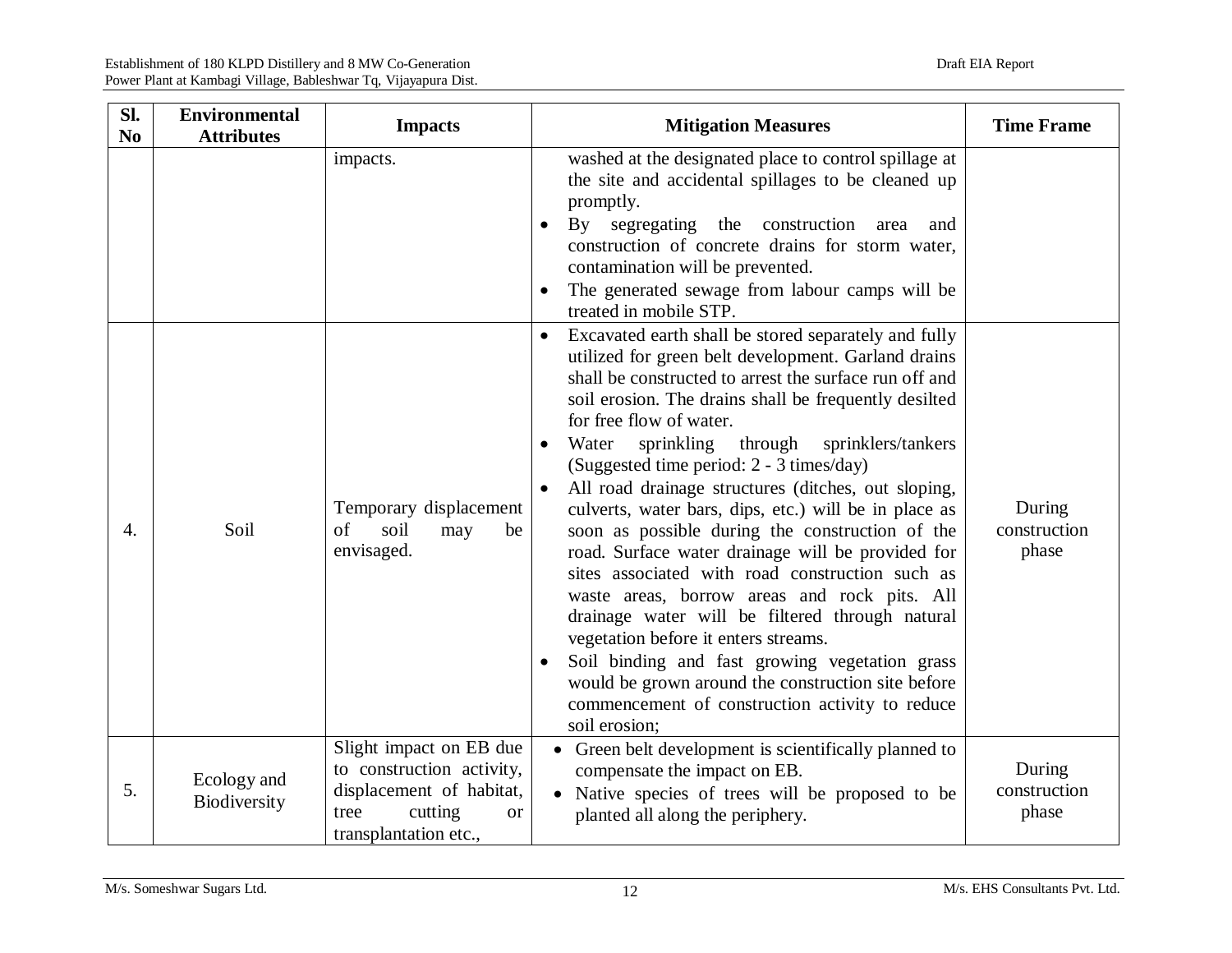| Sl.<br>N <sub>0</sub> | <b>Environmental</b><br><b>Attributes</b>    | <b>Impacts</b>                                                                                                                                                                                                                                                                                                                                                                         | <b>Mitigation Measures</b>                                                                                                                                                                                                                                                                                                                                                                                                                                                                                                                                 | <b>Time Frame</b>               |
|-----------------------|----------------------------------------------|----------------------------------------------------------------------------------------------------------------------------------------------------------------------------------------------------------------------------------------------------------------------------------------------------------------------------------------------------------------------------------------|------------------------------------------------------------------------------------------------------------------------------------------------------------------------------------------------------------------------------------------------------------------------------------------------------------------------------------------------------------------------------------------------------------------------------------------------------------------------------------------------------------------------------------------------------------|---------------------------------|
| 6.                    | Hydrology $&$<br>geology                     | No Impacts                                                                                                                                                                                                                                                                                                                                                                             | • Rain water harvesting plan will be implemented<br>scientifically.                                                                                                                                                                                                                                                                                                                                                                                                                                                                                        | During<br>construction<br>phase |
| 7.                    | <b>Traffic Management</b>                    | Increase in dust due to<br>of<br>fast<br>movement<br>vehicles, also due to rise<br>in dust chances of low<br>visibility may result in<br>accidents                                                                                                                                                                                                                                     | • Speed restriction on vehicles <15 KMPH same<br>will be ensured by trained securities,<br>• Vehicular movement will be in a staggered<br>manner.<br>• Periodic sprinkling will be carried out to suppress<br>the dust.<br>• Asphalting of internal roads within the project site<br>will further minimize the dust emission.                                                                                                                                                                                                                              | During<br>construction<br>phase |
| 8.                    | Solid & Hazardous<br><b>Waste Management</b> | solid<br>The<br>waste<br>during<br>generated<br>construction<br>will<br>be<br>debris,<br>metal<br>scrap,<br>empty paint cans, etc.<br>The<br>municipal<br>solid<br>waste generated from<br>labours colony creates<br>unhygienic conditions in<br>the vicinity and improper<br>will<br>storage<br>generate<br>leachate and in turn this<br>would<br>affect<br>surface<br>water quality. | The solid waste generated during construction will<br>be debris, metal scrap, empty paint cans, etc., this<br>will be segregated – debris will be utilized for<br>levelling of land formation of roads etc., metal<br>scrap will be stored separately & used as raw<br>material, empty cans will be handed over to<br>authorized recyclers.<br>The municipal solid waste will be segregated in to<br>organic & inorganic, organic will be composted in<br>a small earth pit $\&$ in-organic will be handed over<br>to KSPCB approved authorized recyclers. | During<br>construction<br>phase |
|                       | <b>B. Operation Phase (Capital Cost)</b>     |                                                                                                                                                                                                                                                                                                                                                                                        |                                                                                                                                                                                                                                                                                                                                                                                                                                                                                                                                                            |                                 |
| 1.                    | <b>Air Pollution</b>                         | fugitive<br>and<br>Gaseous<br>emissions from Boilers,<br>Process,<br>storage,<br>of raw<br>transportation<br>materials and finished<br>products, DG sets                                                                                                                                                                                                                               | • The efficiency of ESP is 99.8 %. Clean air will be<br>let out from the chimneys are connected to $1 \times 60$<br>TPH Boiler (RCC Chimney Height 75 m AGL).<br>• Green belt of 12 Acres (33% of 36 Acres) will be<br>developed all along the periphery of the industry to<br>mitigate air/Noise pollution.<br>• All the internal roads will be asphalted to control                                                                                                                                                                                      | During Operation<br>Phase       |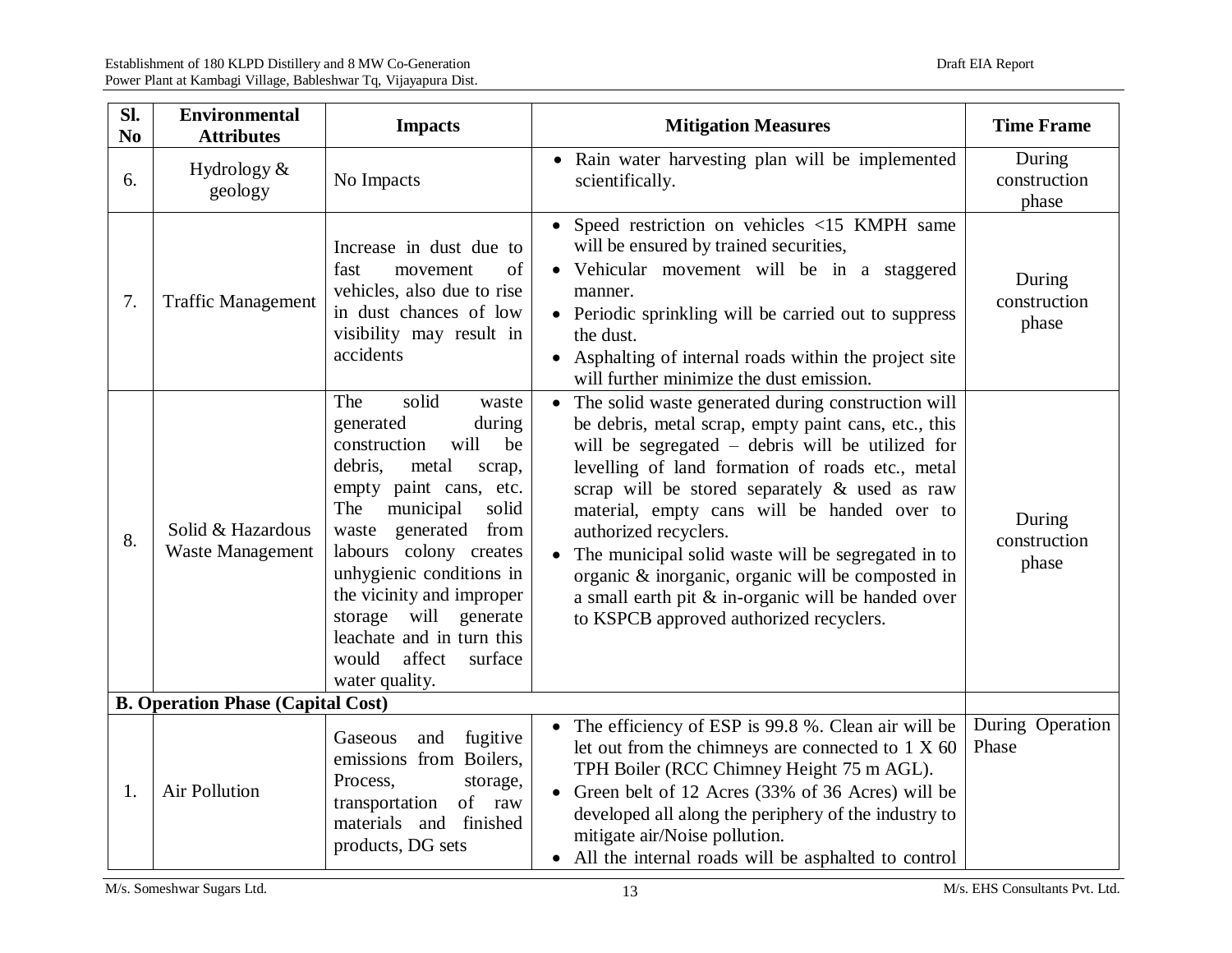| Sl.<br>N <sub>0</sub> | <b>Environmental</b><br><b>Attributes</b> | <b>Impacts</b>                                                                                                                                       | <b>Mitigation Measures</b>                                                                                                                                                                                                                                                                                                                                                                                                                                                                                                                                                                                                                                                                                                                                                                                                                                                  | <b>Time Frame</b>         |
|-----------------------|-------------------------------------------|------------------------------------------------------------------------------------------------------------------------------------------------------|-----------------------------------------------------------------------------------------------------------------------------------------------------------------------------------------------------------------------------------------------------------------------------------------------------------------------------------------------------------------------------------------------------------------------------------------------------------------------------------------------------------------------------------------------------------------------------------------------------------------------------------------------------------------------------------------------------------------------------------------------------------------------------------------------------------------------------------------------------------------------------|---------------------------|
|                       |                                           |                                                                                                                                                      | particulate emissions.<br>• Regular maintenance of air pollution control<br>equipment will be carried out to ensure proper $\&$<br>effective performance.                                                                                                                                                                                                                                                                                                                                                                                                                                                                                                                                                                                                                                                                                                                   |                           |
| 2.                    | Noise Levels                              | Prolonged exposure to<br>high level noise will lead<br>sleep<br>deprivation,<br>fatigue,<br>stress<br>and<br>productivity losses in the<br>workplace | • Noise level can be reduced by stopping leakages<br>from various steam lines, compressed air lines and<br>other high pressure equipment.<br>• Noise generating equipment will be provided with<br>proper sound proof enclosures<br>• The workers in the plant premises will be provided<br>with proper PPEs which include ear muff and ear<br>plugs<br>Green belt will be developed all along the<br>periphery to reduce noise level.                                                                                                                                                                                                                                                                                                                                                                                                                                      | During Operation<br>Phase |
| 3.                    | Water quality                             | Ground water pollution,<br>flooding due to the<br>generation of<br>spent<br>wash, Sewage,<br>Storm<br>water run off                                  | • The condensate generated will be treated in CPU<br>of capacity 1400 KLD. The treated water will be<br>reused in the process.<br>Spent wash generated during the process of<br>distillation will be passed through Bio-digester<br>followed by concentration in MEE, and dried<br>through spray driers to remove about $92 - 95$ %<br>moisture content & then packed and sold out in<br>local market as a spent wash powder.<br>• Storm water drains will be provided to avoid<br>flooding in the proposed site. Storm water<br>gutters/drains will be constructed in the premises<br>on either side of the haul roads.<br>• The generated domestic sewage is treated in STP<br>of capacity 10 KLD.<br>• Garland channels will be provided around the<br>storage yards.<br>Harvested rainwater will be reused for greenery<br>development/sprinkling applications and non- | During Operation<br>Phase |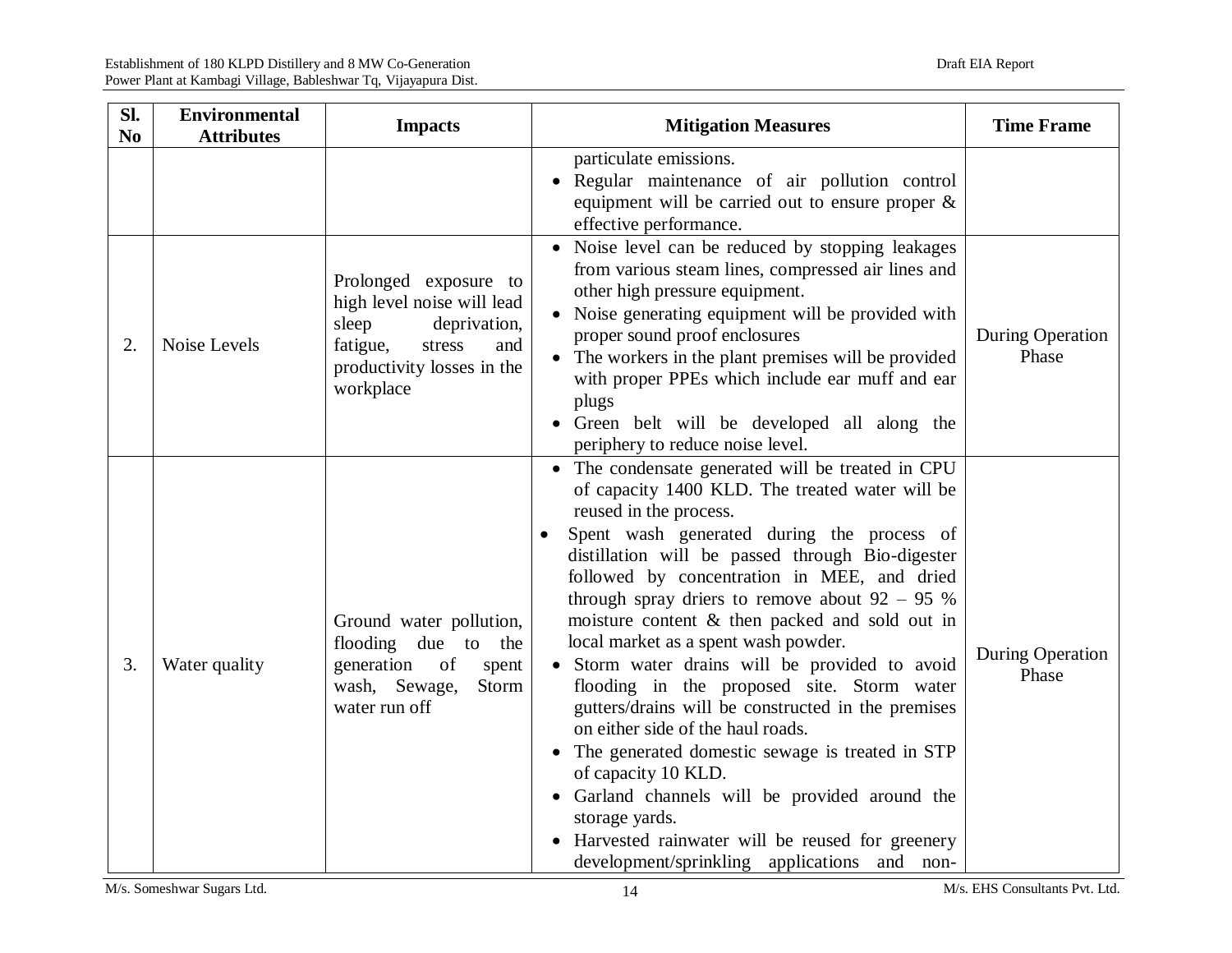| Sl.<br>N <sub>0</sub> | <b>Environmental</b><br><b>Attributes</b>                    | <b>Impacts</b>                                                                                                                                                                              | <b>Mitigation Measures</b>                                                                                                                                                                                                                                                                                                                                                                                                                                                                                                                                                                                                                                                                                          | <b>Time Frame</b>                |
|-----------------------|--------------------------------------------------------------|---------------------------------------------------------------------------------------------------------------------------------------------------------------------------------------------|---------------------------------------------------------------------------------------------------------------------------------------------------------------------------------------------------------------------------------------------------------------------------------------------------------------------------------------------------------------------------------------------------------------------------------------------------------------------------------------------------------------------------------------------------------------------------------------------------------------------------------------------------------------------------------------------------------------------|----------------------------------|
| 4.                    | Ecology<br>and<br>Biodiversity                               | Positive Impact                                                                                                                                                                             | potable uses thereby conservation fresh water<br>requirement.<br>• Rainwater harvesting sump will be proposed for<br>implementation<br>• With the development of 33 % of green belt (12<br>Acres) in the proposed project, will increase the<br>movement of birds, butterflies, etc.<br>• Arrangements of proper watering during summers<br>for greenery.<br>• Since only the drawl of water from the River<br>Krishna has been planned towards functioning of the<br>said project, No impacts on the ecology of the river<br>is being anticipated and no discharge of the treated<br>effluents into the river. Hence, there are no fears of<br>any change in the quality of the river water or its<br>inhabitants. | <b>During Operation</b><br>Phase |
| 5.                    | Solid waste                                                  | • Municipal Solid<br>waste<br>• Yeast Sludge<br>Sludge from CPU<br>Boiler<br>Ash/Flyash/Bottom<br>ash<br>• Used Oil & Oil<br>soaked cotton waste<br>$\bullet$ Empty Barrels /<br>Containers | • The collected domestic solid waste of 0.0475 will be<br>segregated into organic and inorganic solid waste,<br>then it will be handed over to local municipality for<br>further process.<br>• Yeast sludge of 5.4 TPD and Sludge from CPU of<br>0.045 TPD will me mixed in required proportion<br>and reused as manure<br>• Boiler ash/Fly ash (08 MT/Day), Bottom ash (18<br>MT/Day) will be Sold to brick manufacturers,<br>Excess will be used in landfilling.<br>• Used oil & Oil soaked cotton waste, spent turbine<br>oil, waste oil residue from CPU will be stored at an<br>identified place in a leak proof containers & will be<br>disposed to KSPCB authorized dealers.                                 | During Operation<br>Phase        |
| 6.                    | Risk & hazards and<br><b>Occupational Health</b><br>& Safety | Health<br>impacts<br>on  <br>employees workers and<br>surrounding villagers                                                                                                                 | Medical examinations periodically as per the<br>$\bullet$<br>Factories act 1948 and Karnataka Factory rules<br>1969                                                                                                                                                                                                                                                                                                                                                                                                                                                                                                                                                                                                 | <b>During Operation</b><br>Phase |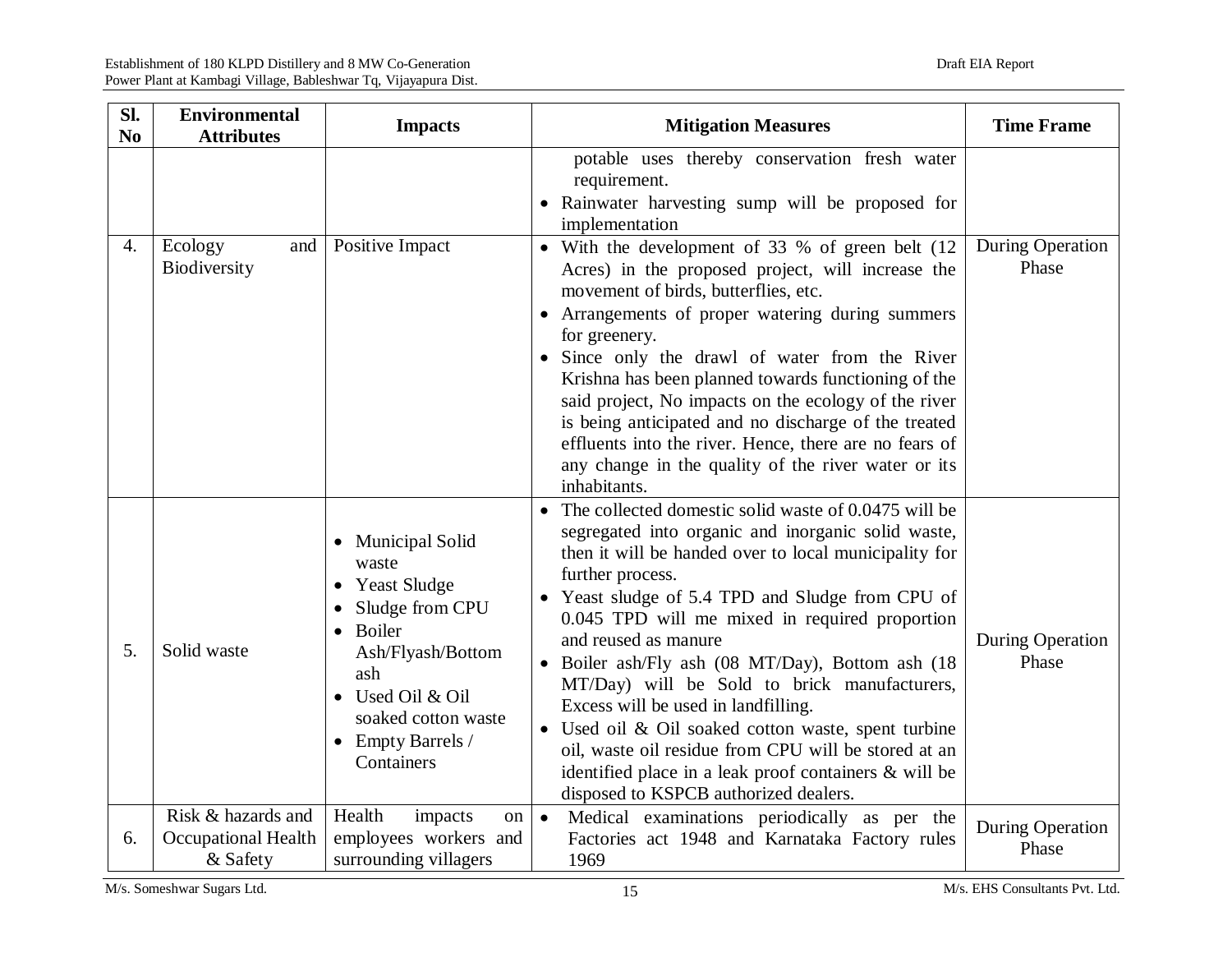| Sl.<br>N <sub>0</sub> | <b>Environmental</b><br><b>Attributes</b> | <b>Impacts</b>           | <b>Mitigation Measures</b>                                                                                                                                                                                                                                                                                                                                                                                                                                                                                                                                                                                                                                                                                                                                                                                                                                                                                                                                                                                                                                                                                                                                                                                                                                                                                                                                                                                            | <b>Time Frame</b>                |
|-----------------------|-------------------------------------------|--------------------------|-----------------------------------------------------------------------------------------------------------------------------------------------------------------------------------------------------------------------------------------------------------------------------------------------------------------------------------------------------------------------------------------------------------------------------------------------------------------------------------------------------------------------------------------------------------------------------------------------------------------------------------------------------------------------------------------------------------------------------------------------------------------------------------------------------------------------------------------------------------------------------------------------------------------------------------------------------------------------------------------------------------------------------------------------------------------------------------------------------------------------------------------------------------------------------------------------------------------------------------------------------------------------------------------------------------------------------------------------------------------------------------------------------------------------|----------------------------------|
|                       |                                           |                          | Personnel Protection equipment (safety shoes,<br>$\bullet$<br>goggles, respirators/ masks, Aprons etc.)<br>Maintenance of Occupational Health centre and<br>First aid kits<br>Training to workers of 190 Nos. on firefighting, use<br>$\bullet$<br>of PPE's, emergency preparedness and first aid<br>Visual signage and posters display to create<br>$\bullet$<br>awareness on health and safety topics<br>Environment monitoring in the workplace (Indoor<br>air monitoring, Particulate matter, VOC's etc.)<br>All precautionary methods will be adopted by the<br>$\bullet$<br>company to reduce the risk of exposure of<br>employees to occupational safety and health<br>hazards.<br>Pre & post medical check-ups will be done of all<br>the employees. Employees will be regularly<br>examined and the medical records will be<br>maintained for each employee. Pulmonary function<br>test and periodical medical check-up shall be done<br>once in every year. The following tests will be<br>conducted for each worker as Occupational health<br>surveillance programme: Lung Function Test,<br>Radiology - X-ray, Pulmonary Function Test, and<br>Audiometric Test.<br>For the safety of workers, personnel protective<br>$\bullet$<br>appliances like hand gloves, goggles, aprons, ear<br>mufflers, nose mask etc. will be provided.<br>Proper ventilation system will be provided in the<br>process area. |                                  |
| 7.                    | Hydrology $&$<br>geology                  | Depletion of water table | Since, there is no water extraction from the ground<br>water for the project, the required fresh water demand<br>will be met from Krishna River which is located at a<br>distance of 12.95 Km in South West Direction from the                                                                                                                                                                                                                                                                                                                                                                                                                                                                                                                                                                                                                                                                                                                                                                                                                                                                                                                                                                                                                                                                                                                                                                                        | <b>During Operation</b><br>Phase |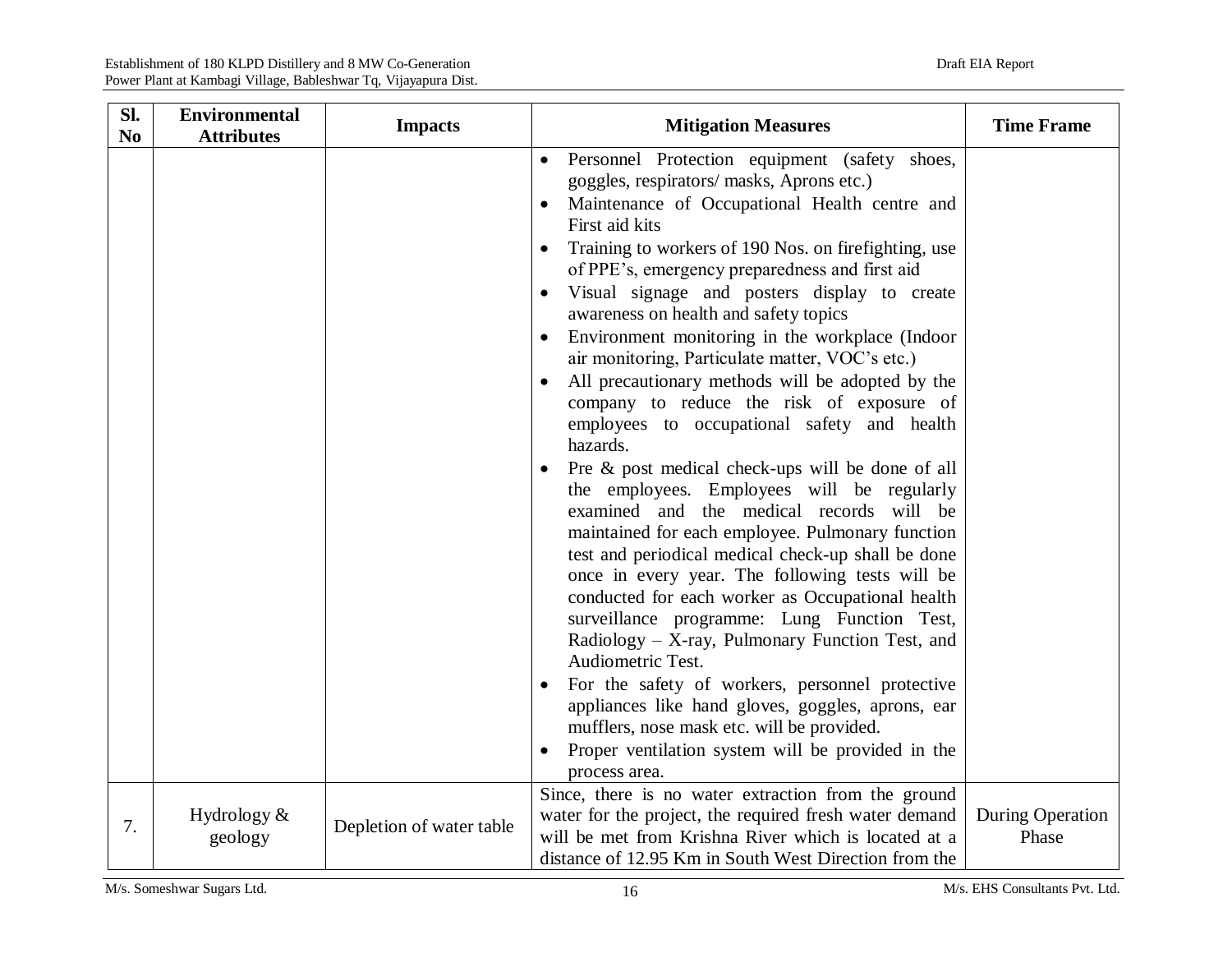| Sl.<br>N <sub>0</sub> | <b>Environmental</b><br><b>Attributes</b> | <b>Impacts</b>    | <b>Mitigation Measures</b>                                                                                                                                                                                                                                                                                                                                                                                                                                                                                                                                                                                                                                                                                                                                                                                                                                                                        | <b>Time Frame</b>         |
|-----------------------|-------------------------------------------|-------------------|---------------------------------------------------------------------------------------------------------------------------------------------------------------------------------------------------------------------------------------------------------------------------------------------------------------------------------------------------------------------------------------------------------------------------------------------------------------------------------------------------------------------------------------------------------------------------------------------------------------------------------------------------------------------------------------------------------------------------------------------------------------------------------------------------------------------------------------------------------------------------------------------------|---------------------------|
|                       |                                           |                   | project site.<br>Conjunctive use of surface and ground water<br>$\bullet$<br>ensures rise in ground water level and improves<br>water quality<br>Rain water harvesting plan will be implemented<br>scientifically. Roof run off & surface runoff will be<br>segregated & collected in separate sumps. Roof<br>runoff will be used for non-potable purposes $\&$<br>surface runoff will be connected to ground water<br>recharge pits.<br>Garland drainage arrangements will be made<br>around Project site to avoid stagnation of water.<br>The channelized water will be collected in catch pit<br>& will be used for dust suppression within the<br>construction site                                                                                                                                                                                                                           |                           |
| 8.                    | Socio-economic<br>Environment             | • Positive impact | Due to proposed project local people will get<br>$\bullet$<br>permanent jobs,<br>Socio-economic statue of the surrounding people<br>will improve.<br>The project has very strong positive impact, which<br>$\bullet$<br>is likely to result in the improvement of economic<br>situation of Kambagi Village and other nearby<br>villages.<br>Overall people's perception on the project is a mix<br>of advantages and disadvantages. On one hand,<br>they expect job opportunities, market expansion<br>etc. as advantages and on the other hand they are<br>worried about the damage to agriculture.<br>As an impact of identification of the project, small-<br>$\bullet$<br>scale industrial economy is likely to flourish in the<br>surrounding area. The small-scale industrial units<br>are expected to get financial supports from the<br>financial institutions and banks. In this way, an | During Operation<br>Phase |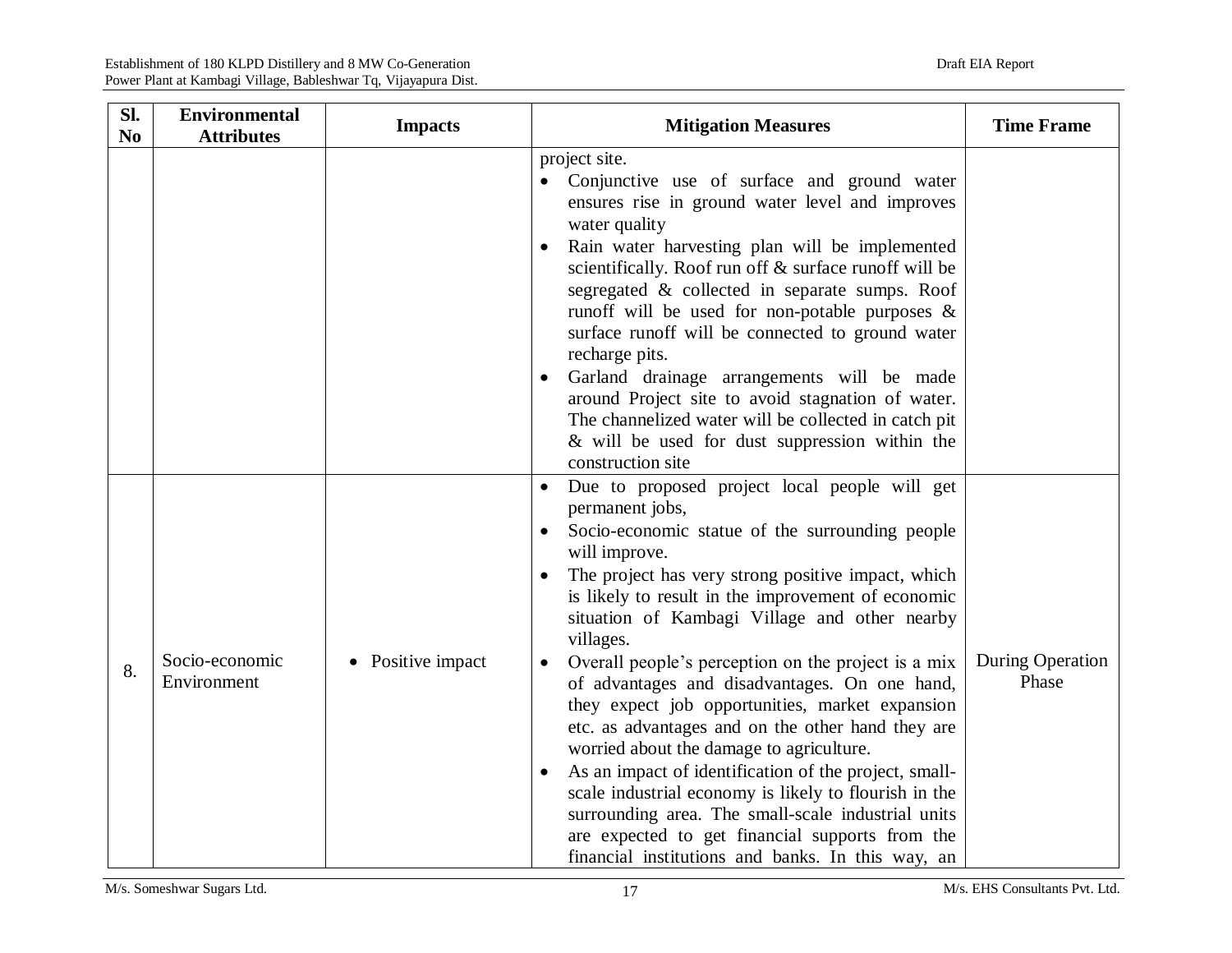| Sl.<br>N <sub>0</sub> | <b>Environmental</b><br><b>Attributes</b> | <b>Impacts</b>                                | <b>Mitigation Measures</b>                                                                                                                                                                                                                                                                                                                                                                                                                                                | <b>Time Frame</b>         |
|-----------------------|-------------------------------------------|-----------------------------------------------|---------------------------------------------------------------------------------------------------------------------------------------------------------------------------------------------------------------------------------------------------------------------------------------------------------------------------------------------------------------------------------------------------------------------------------------------------------------------------|---------------------------|
|                       |                                           |                                               | overall development may take place in this area.<br>The process of development will have maximum<br>impact on the lifestyle of the local people. The<br>project and the consequent peripheral industrial<br>economy will generate income to the local and<br>migrated people which will increase the aggregate<br>demand. This demand will get realized in the<br>market and finally, lead to the market in the locality<br>of the project. Market expansion supported by |                           |
| 9.                    | Energy<br>Conservation<br>measures        | Positive impact due to<br>use of solar energy | • Provision of Solar lighting will be made at project<br>site.                                                                                                                                                                                                                                                                                                                                                                                                            | During Operation<br>Phase |